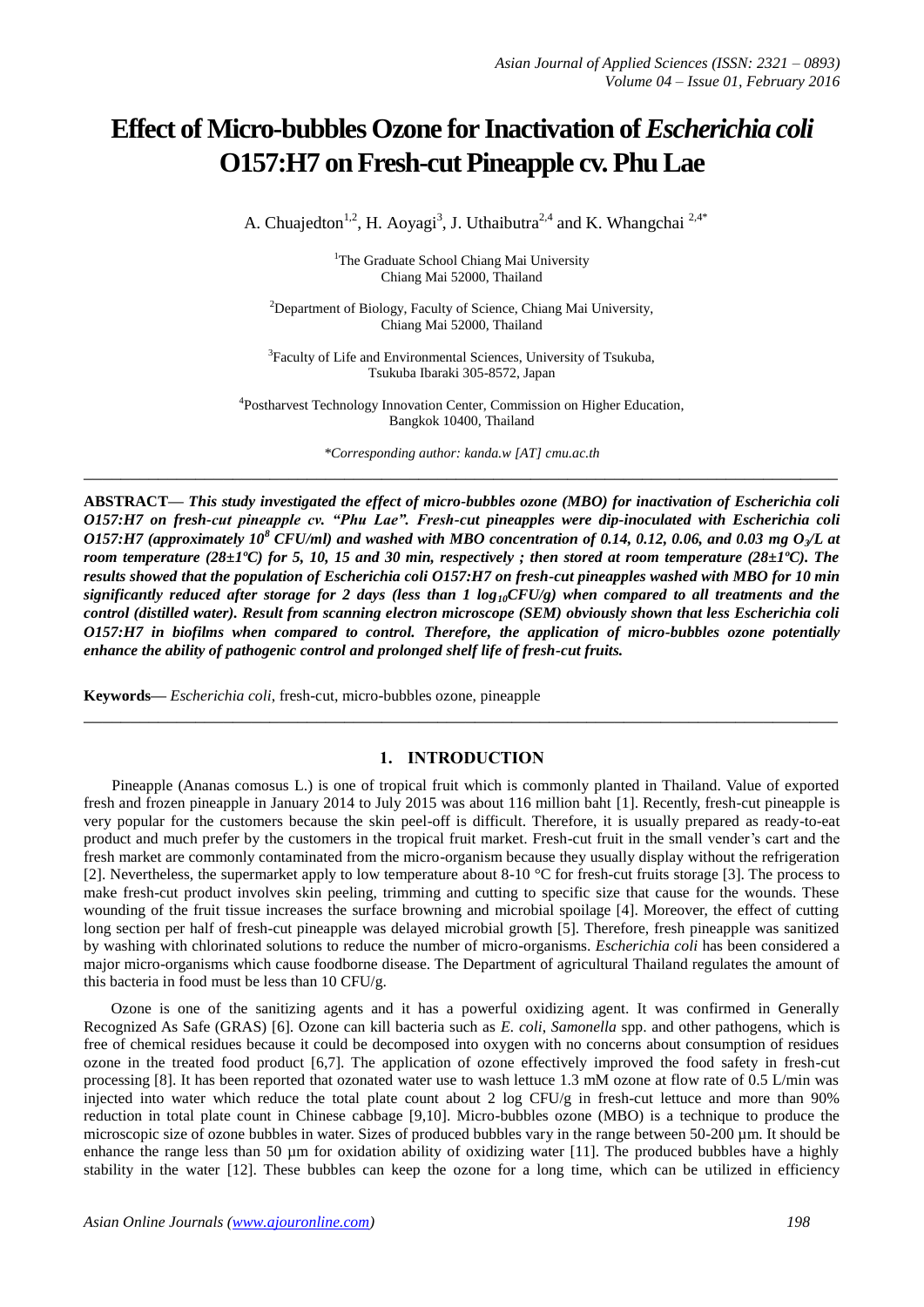*Asian Journal of Applied Sciences (ISSN: 2321 – 0893) Volume 04 – Issue 01, February 2016*

disinfection in water. Micro-bubbles will be slowly floated up to the water or any liquid surface. During the floatation, ozone will be dissolved more than normal condition. As a result, the typical property of micro-bubbles has increase in surface area, highly stability in water and MBO has a high efficiency surface cleaner. In addition, micro-bubbles were used to combine with oxygen and carbon dioxide, to enhance their dissolve and stability properties. The micro-bubbles technique reduced water pollutant, which was observed in phenol degradation (approximately 60%) [13]. As for microorganism, ozone micro-bubbles reduced *E. coli* O157:H7 of viable cell (5.0-7.4 log) better than those of the ozonated water and resulted in decontamination on surface of leafy vegetables as well as the concentration of ozonated water at 5 ppm was controlled tomato wilting disease [14,15].

This study aimed to determine the effect of micro-bubbles ozone (MBO) for inactivation of Escherichia coli O157:H7 on fresh-cut pineapple cv. "Phu Lae".

## **2. MATERIALS AND METHODS**

## *2.1 Measurement of diameter and dissolved ozone in micro-bubbles ozone water*

Micro-bubbles Ozone (MBO) produced using ozone generator (Ozonizer, Model SO5AE) and micro-bubbles water generator (Model 15KED02S, NIKUNI CO., LTD., Japan) at flow rate of 7L/min with an internal pressure of 0.25 MPa for distilled water. The MBO water circulated in the micro-bubbles ozone bath (Figure 1). The concentration of dissolved ozone in water measured using Indigo colorimetric method [16]. The diameter was measured by particle-size analyzer (Mastersizer, Malvern Instruments Ltd., England) for 5, 10, 15 and 30 min of MBO exposure time.



**Figure 1** Schematic diagram of circulated in the micro-bubbles ozone bath

## *2.2 Preparation of plant material*

Pineapple (*Ananas comosus* cv. Phu Lae) at harvesting stage brought from the plantation at Chiang Rai Province, Thailand and delivered to the Postharvesrt Physiology Laboratory at Chiang Mai University. The fruits were sorted for the free of wound from harvesting and puncture from insects and washed in water chlorination (100 ppm) for 5 min. The whole fruit peeled skin-off with sterile knife and cut to long section per half of fruit which divided for treatments; a control (non-inoculated) and dip-inoculated with *E. coli* O157:H7. The fresh-cut pineapples were stored at room temperature for 10 min before MBO treatments at the difference times. Four pieces of fresh-cut pineapple from each treatment were kept in plastic (PET) disposable fresh fruit box and then stored at room temperature (28±1ºC).

## *2.3 Preparation of E. coli O157:H7 Suspension and inoculation bacterial on fresh-cut pineapples*

*E. coli* O157:H7 DMST 12743 was obtained from the Department of Medical Science, Bangkok, Thailand. Cell suspension of *E. coli* O157:H7 prepared from the stock culture, that inoculated into trypticase soy broth (TSB) and incubated at 37°C. The bacterial growth was observed using spectrophotometer at 600 nm every 2 hr for 24 hr. Then, Cell suspension was selected approximately 10<sup>8</sup> CFU/ml. Fresh-cut pineapples were dip-inoculated with *E. coli* O157:H7 and incubated for 10 min. After that, Fresh-cut pineapples were washed using MBO for 5, 10, 15 and 30 min, respectively; then stored at room temperature  $(28\pm1^{\circ}C)$ . The microbiological analysis by inhibition of treated bacterial dilutions were evaluated using spread plate technique on trypticase soy agar (TSA), which incubated at 37°C for 24 hr.The colony of *E. coli* O157:H7 was presented as the mean number of colony forming units per grams ( $log_{10}CFU/g$ ).

#### *2.4 Quality change for post- harvesting of fresh-cut fruits during storage*

Fresh-cut pineapples were measured color with a colorimeter (Minolta CR-200, JAPAN). L\* value and b\* value were recorded for the data analysis. Firmness was measured after samples were treated using MBO. The rupture maximum force (Newton) the slices was measured using firmness tester (Force guage:FG500, Daiichi meter). Ascorbic content was determined using the 2, 6-dichoroindolephenol titrimetric method. Ascorbic acid reduced indicator dye, 2, 6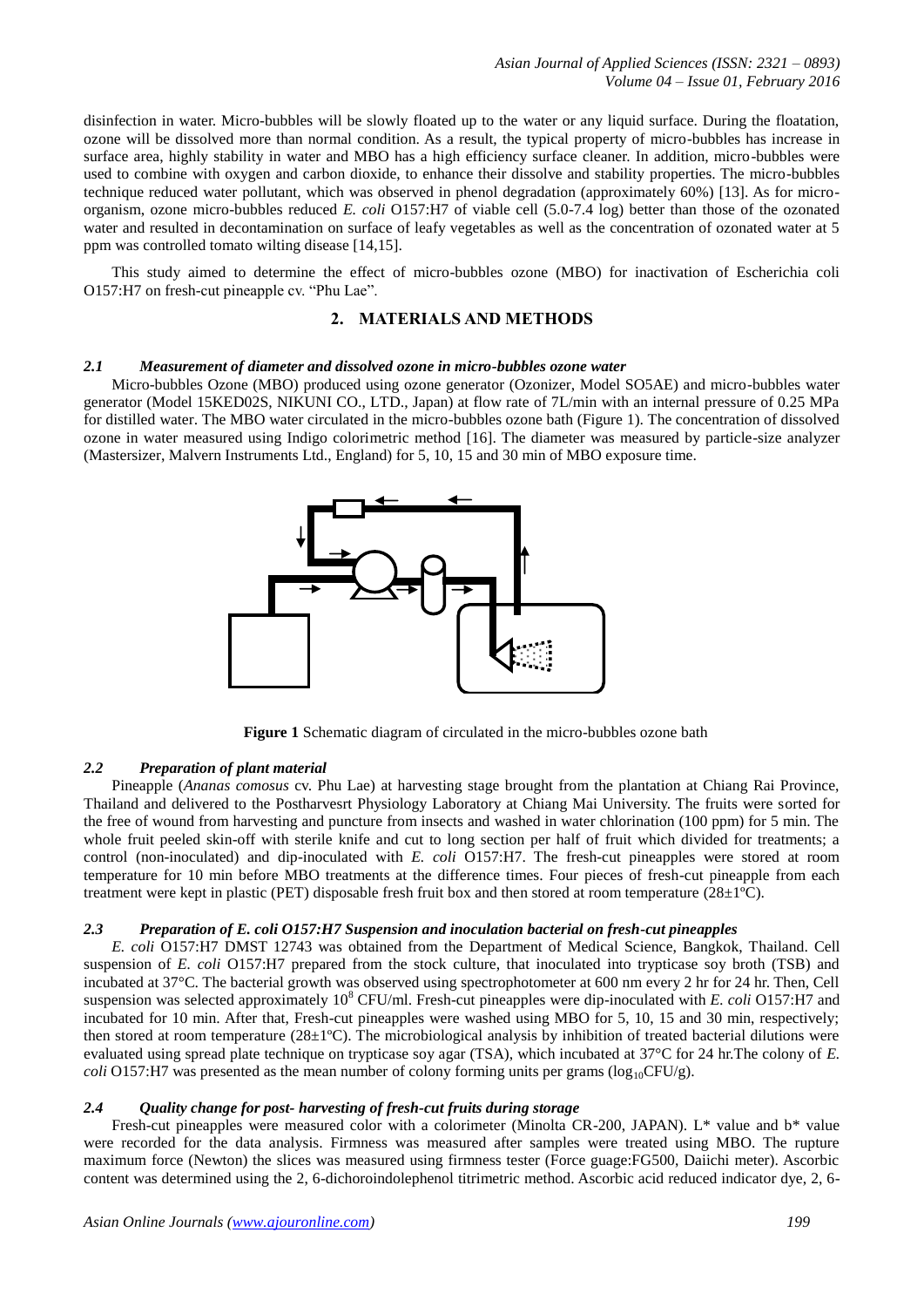dichloroindophenol, to a colorless solution. At the end point, excess unreduced dye was rose pink in acid solution. The results were presented as the mean value from 3 replications of each treatment.

## *2.5 Scanning electron microscopy (SEM)*

The treated fresh-cut pineapples using MBO at the difference times were cut to small-sized (0.5x0.5 cm) with sterile knife. After that, Samples were fixed for scanning electron microscope by using 2.5 % glutaraldehyde for 24 hr and dehydration of serial in ethanol 50, 70, 90 % and absolute ethanol for each 3 times ethanol concentrations immersed for 10 min. After that, samples were critical point dried and sputter-coated with gold. Samples were examined under SEM (JEOL, JSM 5910LV).

#### *2.6 Statistical analysis*

All experiments were conducted with three replicated and evaluated with regression procedure using SPSS version 17. Differences among treatments determined using Duncan's Multiple Range test ( $P \le 0.05$ ).

## **3. RESULTS AND DISCUSSION**

## *3.1 Distribution of diameter and dissolved ozone in micro-bubble ozone water*

The range of the diameter of produced bubbles was 40-50  $\mu$ m for exposure times and the highest value of distribution occurred in MBO at 5 min (data not shown). MBO treatments obtained the concentration of 0.14, 0.12, 0.06, and 0.03 mg  $O<sub>3</sub>/L$  at room temperature (28 $\pm$ 1°C) for 5, 10, 15 and 30 min, respectively. As a results, the distribution and the concentration of dissolved ozone in MBO treatments were decreased when increased the exposure times due to the bubbles were combining together to a big-sized bubble and collapsing to water surface and micro-bubbles generated by using nozzle system had affected the bubbles grow into the larger bubbles during the rapid degradation of supersaturated liquid [17].

## *3.2 Effect of micro-bubbles ozone (MBO) for inactivation of Escherichia coli O157:H7 on fresh-cut pineapple*

The effect of MBO for inactivation of *E. coli* O157:H7 of fresh-cut pineapples is shown in Figure 2. The result showed that all treatments were presented significant differences and the exposure time at 10 min obtained the best result in inactivation of *E. coli* O157:H7 after storage (Figure 2). As the result, the dissolved ozone in water by using microbubbles generator affected on bacterial membrane and disorder enzyme activity of bacteria [18]. Nevertheless, cell viability of *E. coli* O157:H7 in all treatments revealed 4.14-5.55 log<sub>10</sub>CFU/g after storage for 2 days (Figure 2). It might be because the ozone concentration could decompose in a few minutes to lower concentration [19] or recovery of bacterial cells. It has been shown that the treated with ozone in apple cider and orange juice resulted in reduction of *E. coli* O157:H7, and indicated the development of sublethal injury on TSA [20].



**Figure 2** Effect of micro-bubbles ozone (MBO) for inactivation of *Escherichia coli* O157:H7 on fresh-cut pineapple during storage at room temperature (28±1°C) \*Error bar represented standard deviations. Values ( $log_{10}$ CFU/g) with the same letter on the same color bars represented no significance differences (\*P>0.05)

## *3.3 Quality change for post- harvesting of fresh-cut fruits during storage*

The color of fresh-cut pineapple was presented L\* and b\* values. During the storage, L\* and b\* values represented brightness and yellow color, respectively. L\* values at all treatments were reduced slightly and no significant differences as well as  $b^*$  values did not difference and still reduced slightly after storage for 1 day. After storage for 2 days,  $b^*$ values were reduced significantly in Table 1. Firmness and ascosbic acid contents at all treatments were reduced slightly during storage. After storage for 2 days, ascosbic acid contents were reduced significantly. The decay incidence was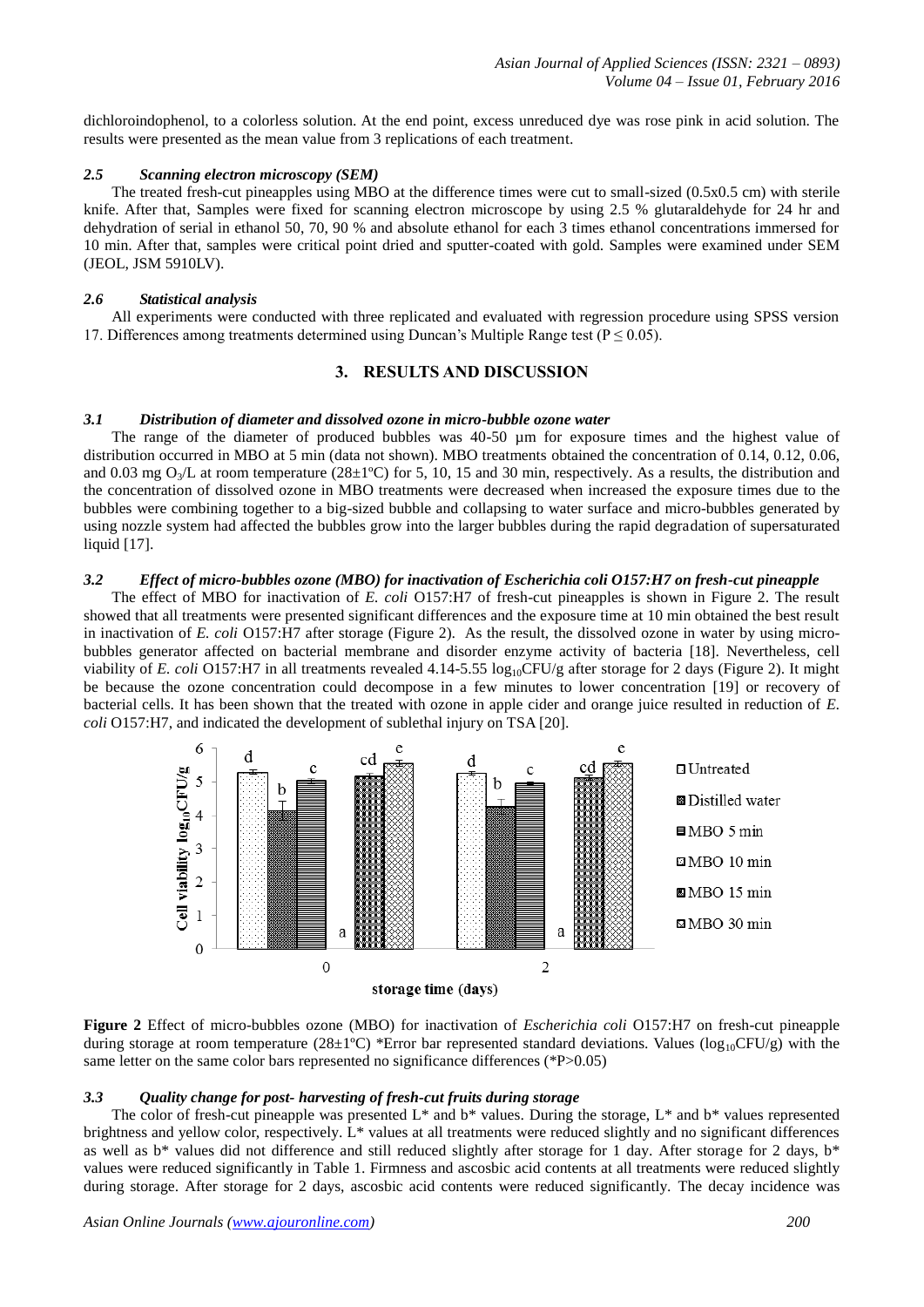observed that all treatments were stored for only 2 days at room temperature (28±1ºC) (data not shown). There was recontaminated from micro-organism due to kept without the low temperature. The cut to specific size of fresh-cut pineapple gave to the wounds, which increased browning and microbial spoilage on the surface [3,4].

| <b>Treatments</b> | Color measurement |             | Firmness (N) | Ascorbic content |
|-------------------|-------------------|-------------|--------------|------------------|
|                   | L*.               | h*          |              | (mg/100ml)       |
| Untreated control | 32.52a            | 14.66ab     | 4.87a        | 5.67b            |
| Distilled water   | 31.82a            | 14.69ab     | 6.25a        | 4.00cd           |
| $MBO5$ min        | 31.67a            | 15.23c      | 6.62a        | 5.33bc           |
| $MBO$ 10 min      | 31.78a            | $15.25$ abc | 7.70a        | 7.00a            |
| MBO 15 min        | 31.01a            | 13.73a      | 5.26a        | 4.67b            |
| MBO 30 min        | 32.39a            | 13.76a      | 4.89a        | 3.33d            |

**Table 1** Quality change of fresh-cut pineapple during storage for 2 days at room temperature  $(28\pm1^{\circ}C)$ 

Data followed by the same letter within the column are not significantly different (\*P>0.05)

## *3.4 Scanning electron microscopy (SEM)*

Scanning electron microscope photographs of fresh-cut pineapples inoculated with *E. coli* O157:H7 were studied. It was found that *E. coli* O157:H7 cells attached the surface and biofilm formation still presented on fresh-cut pineapple surface tissues which unwashed using MBO after storage at room temperature  $(28\pm1\degree C)$  for 18 hr. The treated fresh-cut pineapples after washed using MBO at the difference times decreased the biofilm formation (Figure 3). Biofilm formation represented cells survival on the surface. Also, SEM photographs of lettuce inoculated with *E. coli* O157:H7 and washed with 200 ppm chlorine for 2 min shown that the bacterial cells attached in stomata and incorporated into biofilm culture [21]. Therefore, the treated fresh-cut pineapples might be penetrated the biofilm on the surface by washing with MBO and affected to inactivate cells of *E. coli* O157:H7. Moreover, ozone treatment had affected the cells structure damaging of *E. coli* after exposure for 150 min by using SEM [22] as well as ozone had the effective to damage in the cytoplasmic space and loss of intercellular contents of *E. coli* when examined with microscopic [23]. The enlargement of reaction time should be enhance the penetration of sanitizing agents and inactivation of bacterial cells.



**Figure 3** SEM photographs of fresh- cut pineapples were inoculated with *E. coli* O157:H7. The photographs were presented attachment and biofilm formation on the surface then storage at room temperature ( $28\pm1^{\circ}$ C) for 18 hr (A) and the photographs were presented the decrease in biofilm formation after washed MBO for 10 min then storage at room temperature  $(28\pm1\textdegree C)$  for 12 hr (B).

## **4. CONCLUSIONS**

The study of MBO inactivated *E. coli* O157:H7 on fresh-cut pineapple during storage at room temperature (28±1°C) was conducted. The exposure time of MBO for 10 min resulted in inactivation of *E. coli* O157:H7 which the amount of cells on surface shown less than 1  $log_{10}CFU/g$ . At the room temperature, it presented re-contamination of microorganism. However, the fresh-cut processing must be control temperature and the application of MBO may be enhanced the disinfection on fresh-cut fruits.

## **5. ACKNOWLEDGEMENT**

This work has been supported by The Graduate School Chiang Mai University, Chiang Mai and Postharvest technology Innovation Center, Commission on Higher Education, Bangkok, Thailand.